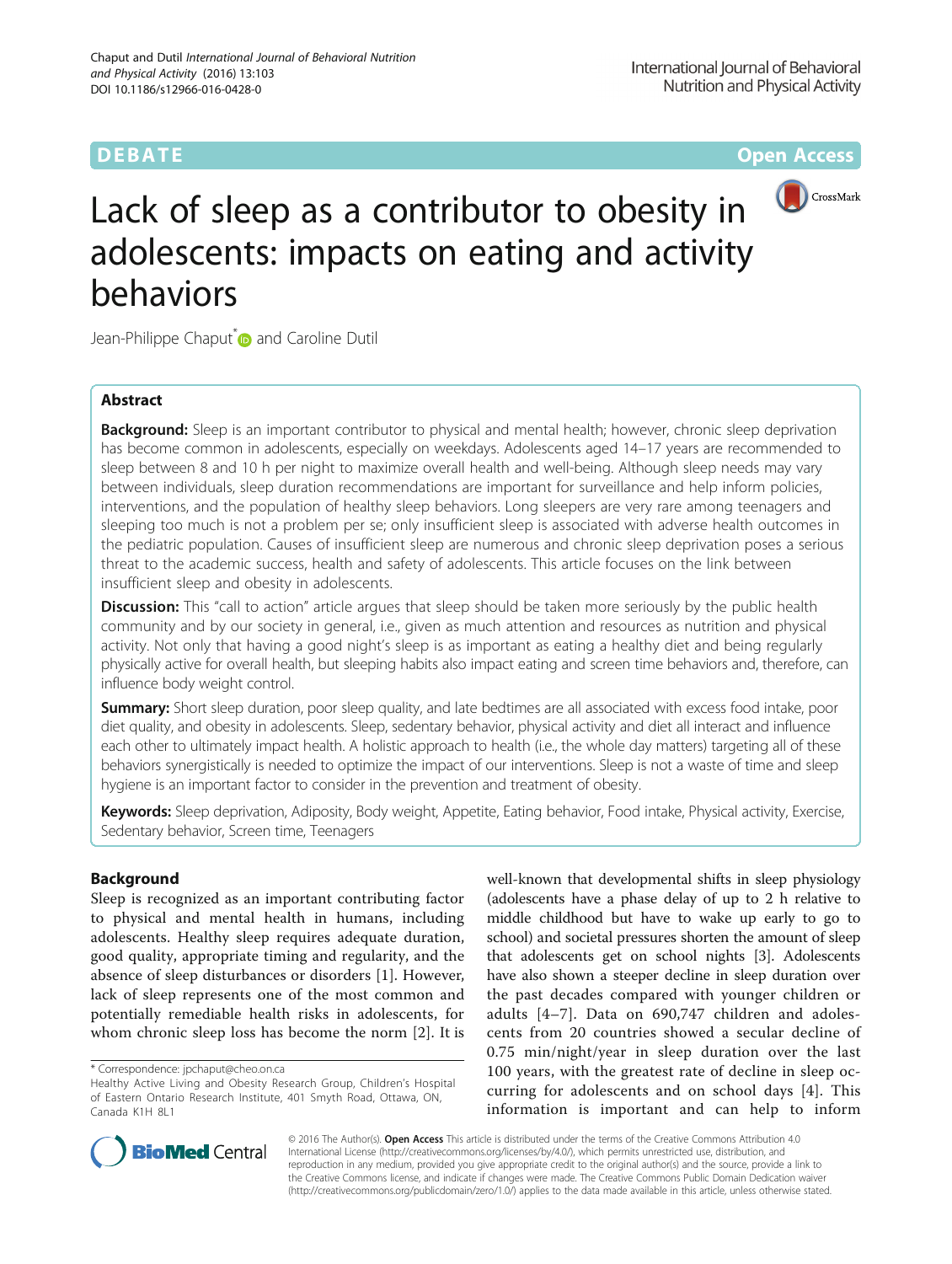future interventions aimed at improving sleep habits of adolescents (e.g., delaying school start times).

Insufficient sleep as a possible cause of weight gain and obesity has received considerable attention in the media and scientific literature over the past decade [\[8, 9](#page-7-0)]. Interest in this topic area has been fueled by the landmark study of Spiegel et al. [[10](#page-7-0)] published in 2004 showing alterations in appetite hormones after partial sleep restriction in young adults. Mechanistic studies have tried to explain the short sleep-obesity association by demonstrating effects on eating and screen time behaviors that accompany insufficient sleep [[11\]](#page-7-0). More recent studies have tried to intervene on sleep and test if improvements in sleep can positively impact health outcomes [\[12](#page-7-0)]. Altogether, the accumulating body of evidence in this research area suggests that sleep should be taken more seriously by the public health community and in our society in general, i.e., given as much attention and resources as nutrition and physical activity.

The focus of this "call to action" article is on insufficient sleep in adolescents and its association with weight gain and obesity. Although the paper is mainly geared towards teenagers, most of the content certainly applies to the general population. The present contribution goes well beyond a synthesis of available studies on the topic with possible mechanisms and includes practical recommendations for health professionals and public health policies. Furthermore, the interconnections among sleep, sedentary behavior, physical activity and diet are discussed. It is hoped that people will fully understand the importance of including "sleep" in the package for good health. It should be noted that such terms as insufficient sleep, inadequate sleep, sleep deprivation, short sleep duration, sleep loss and lack of sleep are used interchangeably in this paper as generic descriptive terms only and do not imply specific amounts but rather "less sleep than needed for optimal health and functioning".

#### Too long or too short: what is the right sleep duration for adolescents?

The National Sleep Foundation in the United States recommends that adolescents aged 14–17 years sleep between 8 and 10 h per night to maximize overall health and well-being [\[13](#page-7-0)]. These sleep duration recommendations have recently been supported and adopted in Canada [[14\]](#page-7-0). Population-based estimates indicate that approximately one-fourth to one-third of adolescents in USA and Canada sleep less than the recommended amount [[15, 16\]](#page-7-0). About two-third of them adhere to the sleep duration recommendations, suggesting that long sleepers are rare.

The available evidence that helps inform sleep duration recommendations is weak (i.e., mainly based on crosssectional studies using self-reported sleep duration), suggesting that expert opinion in this research area is needed until we have better studies. For example, there is a clear need for sleep restriction/extension interventions in adolescents that try to determine upper and lower limits of healthy sleep duration (i.e., dose–response curve). Current sleep recommendations tend to suggest that a generalized optimum exists for the population; however, it is possible that different optimal sleep durations exist for different health outcomes [[17](#page-7-0)]. There is also inter-individual variability in sleep needs (e.g., because of genetic differences or sociocultural contexts) and sleeping longer or shorter than the recommended range may not necessarily mean that it will adversely affect health. However, individuals with sleep durations far outside the recommended range may be engaging in behavioral sleep restriction or may have other health problems. Intentionally restricting sleep duration over a prolonged period of time can certainly compromise overall health [\[13](#page-7-0)].

A sleep duration range implies that there is a U-shaped relationship between sleep duration and health outcomes. However, a recent comprehensive systematic review including 141 articles concluded that more sleep is better for children and adolescents, i.e., there is no health risk associated with long sleep [[18\]](#page-7-0). Longer sleep duration was associated with lower adiposity indicators, better emotional regulation, better academic achievement, and better quality of life/well-being in that review [[18](#page-7-0)]. Interestingly, a recent consensus statement from the American Academy of Sleep Medicine and Sleep Research Society recommends that adults should sleep 7 or more hours per night on a regular basis to promote optimal health [[19\]](#page-7-0). This 7 or more hours of sleep threshold is in contrast with the range recommendation issued by the National Sleep Foundation proposing between 7 and 9 h of sleep per night in adults [[13\]](#page-7-0). The main reason for using a threshold value instead of a range is explained by the fact that no one can identify plausible physiological mechanisms by which longer sleep might cause poor health [[19](#page-7-0)]. Furthermore, it is increasingly recognized that the two sides of the U-shaped association between sleep duration and poor health outcomes do not mean the same thing [\[20\]](#page-7-0). While short sleep is consistently associated with adverse health outcomes, long sleep is generally associated with other health problems (e.g., psychological distress and chronic pain) that may confound the association (so long sleep is not a problem per se). It would not be surprising if a threshold value (instead of ranges of sleep durations) could also be used for other age groups in the future.

Self-reported sleep duration is generally used in epidemiology because it provides several advantages (e.g., cost saving, less burdensome for participants, etc.) and, therefore, sleep duration recommendations rely heavily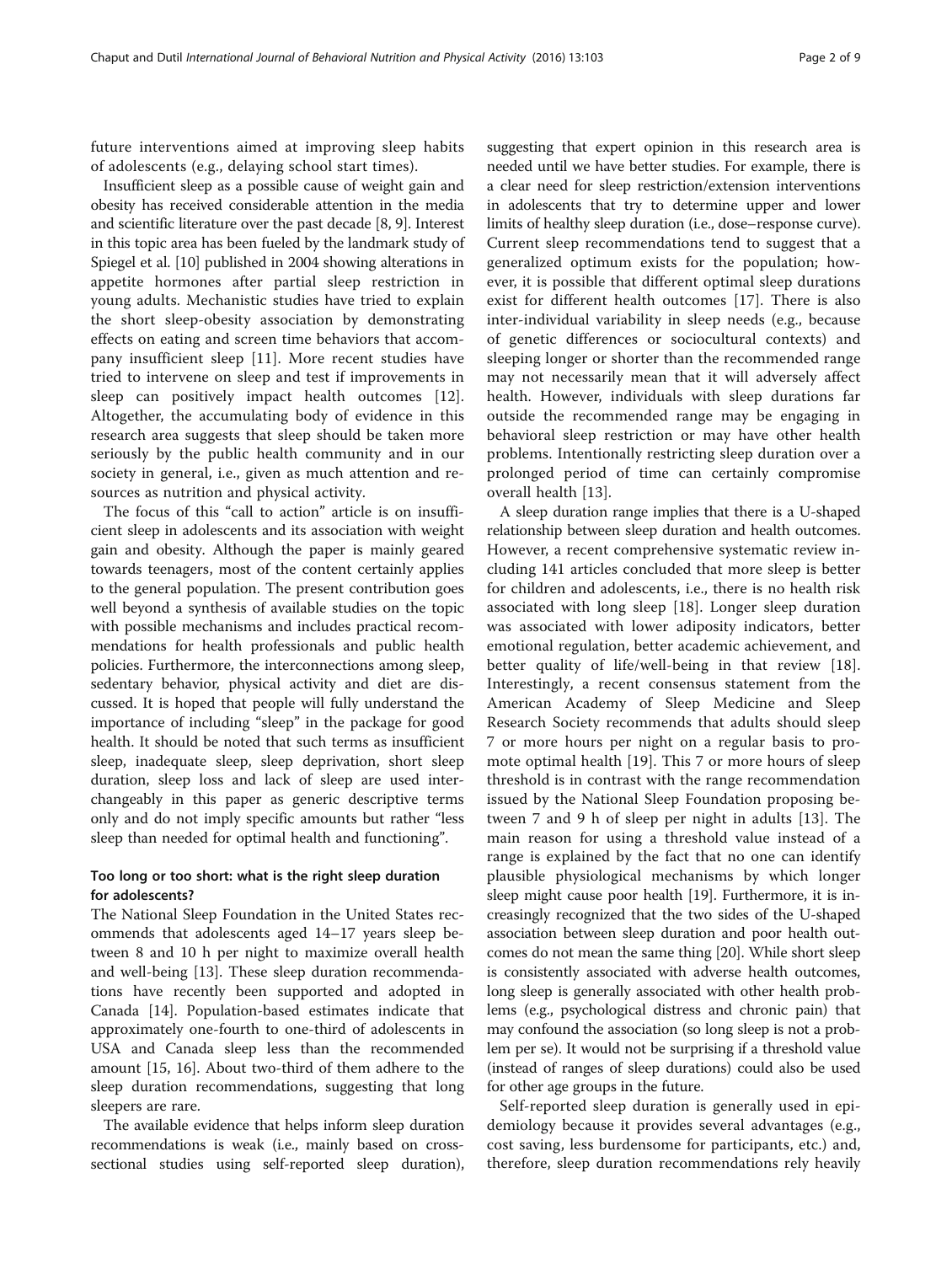on subjective data. Self-reported sleep duration generally overestimates actual sleep duration and is subject to recall and/or social desirability bias [[21\]](#page-7-0). In order to provide better estimates of sleep, actigraphy (called accelerometry in exercise science) is gaining popularity and recognition in epidemiological research [[22, 23](#page-7-0)]. More research is needed to establish if associations of insufficient sleep with health outcomes can be replicated using objective measures. With the increase in use of wearable technology, including commercially available wrist-worn accelerometers, the collection of large-scale objective sleep data is more feasible than ever and can offer a legitimate approach to public health surveillance. Objective monitoring of sleep will offer more precise estimates of health risk and is surely an important direction for research and public health.

In summary, although the ideal amount of sleep may vary from one person to another, sleep duration recommendations are important for surveillance and help inform policies, interventions, and the population of healthy sleep behaviors. Healthy sleep guidelines are thus important from a population health standpoint; however, they need to be adapted on a case-by-case basis.

#### Causes of insufficient sleep in adolescents

Although sleep disorders, such as obstructive sleep apnea, have increased in recent years in adolescents, behavioral sleep restriction has become pervasive in modern societies with 24/7 availability of commodities and technologies [\[1](#page-7-0)]. Factors explaining sleep loss in adolescents are numerous and can be different between individuals, suggesting that intervention strategies aimed at addressing the causal contributors of behavioral sleep restriction in teenagers should be individualized to maximize success [\[1](#page-7-0)]. These factors can include modern technologies associated with excessive light exposure and over-stimulation, consumption of wakepromoting substances such as caffeine (e.g., energy drinks), aspects of the physical environment (e.g., pet in the bedroom, excessive noise, and temperature extremes) that hinder sleep, and the low priority given to sleep by families and society in general [[1](#page-7-0), [2\]](#page-7-0). Other contributing and potentially remediable factors to consider include excessive demands on students' time because of homework, extracurricular activities, after-school employment, social activities, and lack of parental monitoring or rules about bedtimes in the household [\[24\]](#page-7-0).

Declines in adolescents' sleep duration have occurred as a result of progressive delays in bedtimes, but unchanged wake time [[25, 26](#page-7-0)]. This has resulted in catch-up sleep on weekends as a means to address the accumulated weekday sleep debt [[1](#page-7-0)–[3\]](#page-7-0). Thus, interventions that can target the sleep hygiene of teenagers on weekdays are highly relevant. As an example, the evidence strongly implicates early school start times as a key modifiable contributor to insufficient sleep in adolescents [[27, 28](#page-7-0)]. A growing body of evidence has shown that delaying school start times is an effective countermeasure to chronic sleep deprivation and has a wide range of potential benefits to students with regard to physical and mental health, safety and academic achievement [\[27, 28](#page-7-0)].

An important barrier to healthy sleep hygiene in adolescents is the fact that sleep is generally perceived as a waste of time [[1\]](#page-7-0). Our socio-cultural environment (e.g., long store hours, late-night sports events, energy drinks, screen time and artificial light exposure at night) does not promote healthy sleep habits and people living in a 24/7 society place sleep low on their priority list [\[1](#page-7-0)]. Sleep health is often neglected as a crucial component of a healthy lifestyle, and sleep deprivation is not currently considered a public health concern by most education or policy makers [[1](#page-7-0)]. Much of the attention is still devoted to nutrition and physical activity as the two main pillars associated with weight stability and good health. However, it is hoped that more attention will be devoted to sleep in the future. Not only that having a good night's sleep is as critical as exercising every day and eating well for overall health, but sleeping habits also impact eating and screen time behaviors and, therefore, can influence body weight control [[29](#page-7-0)–[31\]](#page-7-0).

#### Consequences of insufficient sleep in adolescents

An accumulating body of evidence (including large representative cohorts and experimental studies with ecological validity) indicates that chronic sleep deprivation poses a serious threat to the academic success, health and safety of adolescents [[2\]](#page-7-0). Insufficient sleep is associated with negative outcomes in several areas of health and functioning, including obesity, depression, school performance, quality of life, and risk-taking behaviors [[18, 32](#page-7-0), [33\]](#page-7-0). Additionally, insufficient sleep is associated with disturbances in cognitive and psychomotor function including mood, thinking, concentration, memory, learning, vigilance and reaction time [\[34](#page-7-0)–[36](#page-7-0)]. Insufficient sleep also incurs financial costs relating to health and other expenditures and non-financial costs relating to loss of quality of life and premature death [\[37](#page-7-0)].

#### Lack of sleep as a contributor to obesity in adolescents: observational evidence

Two systematic reviews and meta-analyses have tried to quantify the cross-sectional association between sleep duration and obesity in the pediatric population. Cappuccio et al. [\[38](#page-7-0)] examined whether short sleep duration (generally defined as  $<$  10 h per night) was associated with obesity in 30,002 children and adolescents from around the world  $(N = 12$  studies included).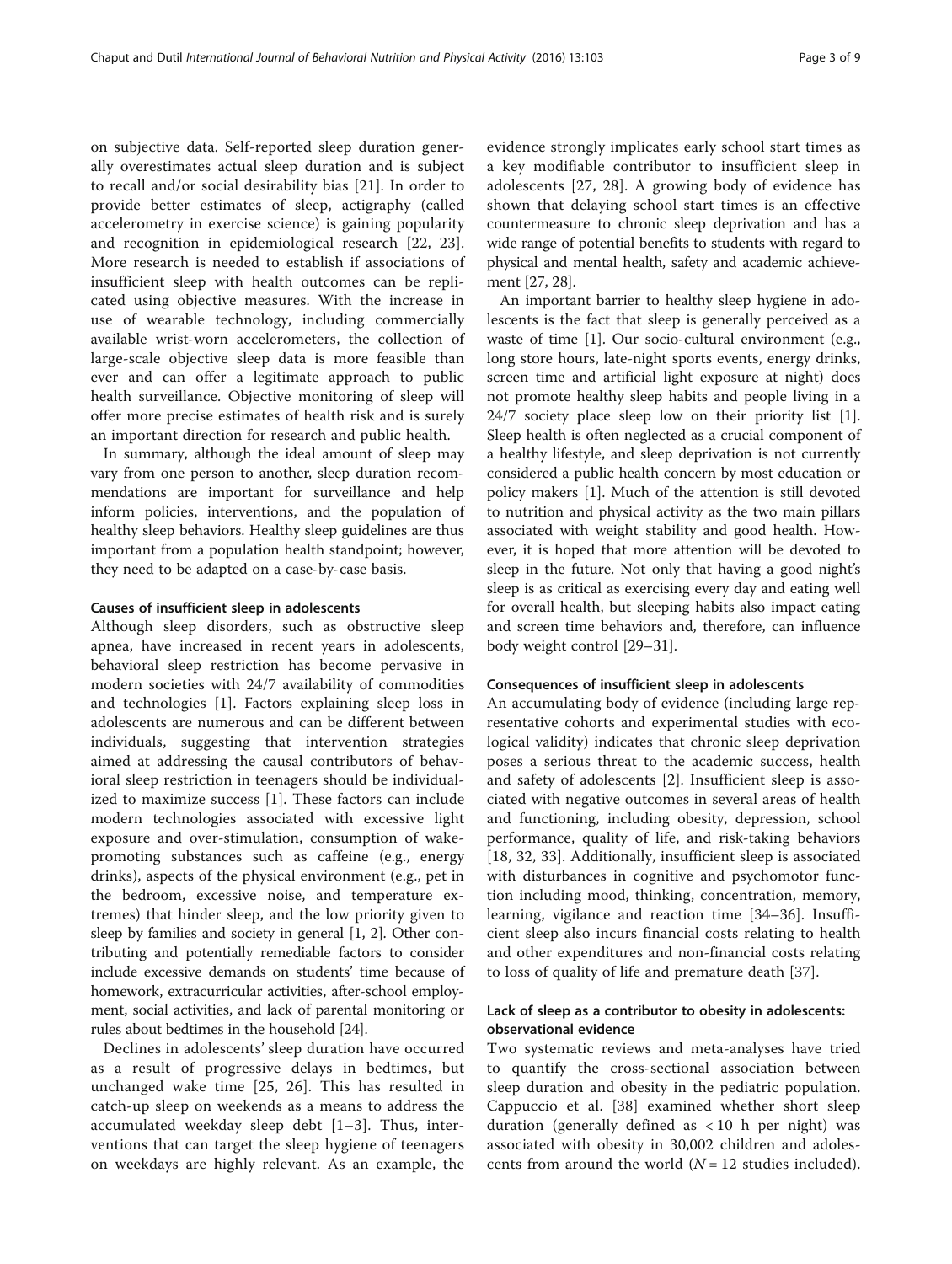They observed a pooled odds ratio (OR) of 1.89 [95 % confidence interval (CI) 1.43–1.68] for short sleep duration and its association with obesity. Similarly, Chen et al. [[39\]](#page-7-0) analyzed 11 studies and reported that children and adolescents with shorter sleep duration had a pooled OR of 1.58 (95 % CI 1.26–1.98) for overweight/ obesity, and those with shortest sleep durations had an even greater risk when compared with those having longer sleep durations (OR 1.92; 95 % CI 1.15–3.20). Thus, cross-sectional studies consistently report an association between short sleep duration and a higher risk for excess body weight in the pediatric population, including adolescents.

Systematic reviews and meta-analyses examining the longitudinal associations between sleep duration and subsequent weight gain and obesity have also been published. Ruan et al. [\[40\]](#page-7-0) reported that compared with children/adolescents having the longest sleep duration  $(\sim 12.2 \text{ h})$ , those with the shortest sleep duration  $(\sim 10.0 \text{ h})$  had relatively larger annual body mass index gain (pooled β coefficient 0.13; 95 % CI 0.01– 0.25 kg/m<sup>2</sup>). They also showed that with every 1 h/day increment in sleep duration, the annual body mass index gain was reduced by 0.05 kg/m<sup>2</sup> ( $\beta$  = -0.05; 95 %) CI −0.09, −0.01). Twenty-five longitudinal studies were included in this analysis, including 56,584 children and adolescents with an average 3.4-year follow-up period [[40](#page-7-0)]. Fatima et al. [[41\]](#page-7-0) also explored the prospective association between short sleep duration and overweight/ obesity in 24,821 children and adolescents ( $N = 11$  longitudinal studies in their meta-analysis). They observed that participants sleeping for short duration had twice the risk of developing overweight/obesity compared with those sleeping for long duration (OR 2.15; 95 % CI 1.64–2.81). These findings are also in line with the systematic review published by Magee and Hale [\[42](#page-7-0)] in 2012 showing a positive relationship between short sleep duration and subsequent weight gain in children and adolescents ( $N = 7$  longitudinal studies).

Collectively, there is consistent evidence from observational studies (longitudinal and cross-sectional studies) that short sleep duration is associated with weight gain and obesity in adolescents. However, common limitations generally found in epidemiological studies preclude causal inference between insufficient sleep and weight gain. Important limitations of observational studies in this topic area include: lack of control for important confounders (e.g., depression, psychosocial problems, chronic illness, medications), the reliance on self-reported sleep, and the possibility of bidirectional effects (insufficient sleep causing weight gain and excess body weight causing insufficient sleep), thereby creating a setting for a vicious cycle [[43\]](#page-7-0). Therefore, experimental studies are important and instrumental in

demonstrating whether sleep restriction causes weight gain in humans.

#### Lack of sleep as a contributor to obesity in adolescents: experimental evidence

Sleep restriction interventions are critical in determining if insufficient sleep can lead to weight gain over time. Most of these sleep experiments have been conducted using short-term follow-up periods and have tried to investigate the mechanisms by which sleep restriction could potentially lead to weight gain [\[44](#page-7-0)]. Long-term randomized controlled trials of sleep restriction on the development of obesity are unlikely to happen (for ethical and logistic reasons) and, therefore, short-term sleep restriction experiments are the study design of choice to answer this important question.

Most of the evidence base in this area, i.e., experimental studies showing that sleep restriction leads to weight gain in humans, comes from studies conducted in adult participants. For example, Spaeth et al. [[45\]](#page-7-0) reported that sleeprestricted participants tested under controlled laboratory conditions ( $N = 225$  healthy adults) gained 1 kg more than controls after 5 consecutive nights of 4 h in bed per night. Sleep-restricted participants consumed extra calories (130 % of daily caloric requirements) and the increased daily energy intake was due to more meals eaten and the consumption of about 550 additional calories during latenight hours. These findings are very similar to another sleep restriction experiment by Markwald et al. [[46](#page-7-0)] showing that 5 nights of 5 h in bed per night led to a 0.82 kg weight gain in 16 healthy adults tested in the laboratory. Here again, energy intake (especially at night after dinner) was in excess of energy needed to maintain energy balance. Interestingly, the authors also observed that transitioning from an insufficient to adequate/recovery sleep schedule decreased their energy intake and resulted in weight loss. In the pediatric population, Hart et al. [[47](#page-7-0)] conducted a randomized crossover trial in 37 children aged 8–11 years and showed that compared to decreasing sleep duration by 1.5 h/night, increasing sleep duration by 1.5 h/night over a week resulted in lower food intake and lower body weight. These findings are encouraging and demonstrate that intervening on sleep duration in the pediatric population is possible and can lead to improvements in appetite control and body weight regulation. However, much needs to be done on how best to improve sleep habits of teenagers. It is also still unknown whether the short-term effects can persist on a chronic basis.

#### Mechanisms by which a lack of sleep may lead to weight gain

There is no doubt that the seminal paper published by Spiegel et al. [\[10\]](#page-7-0) in 2004 generated a lot of interest in this topic area and proposed a hormonal explanation to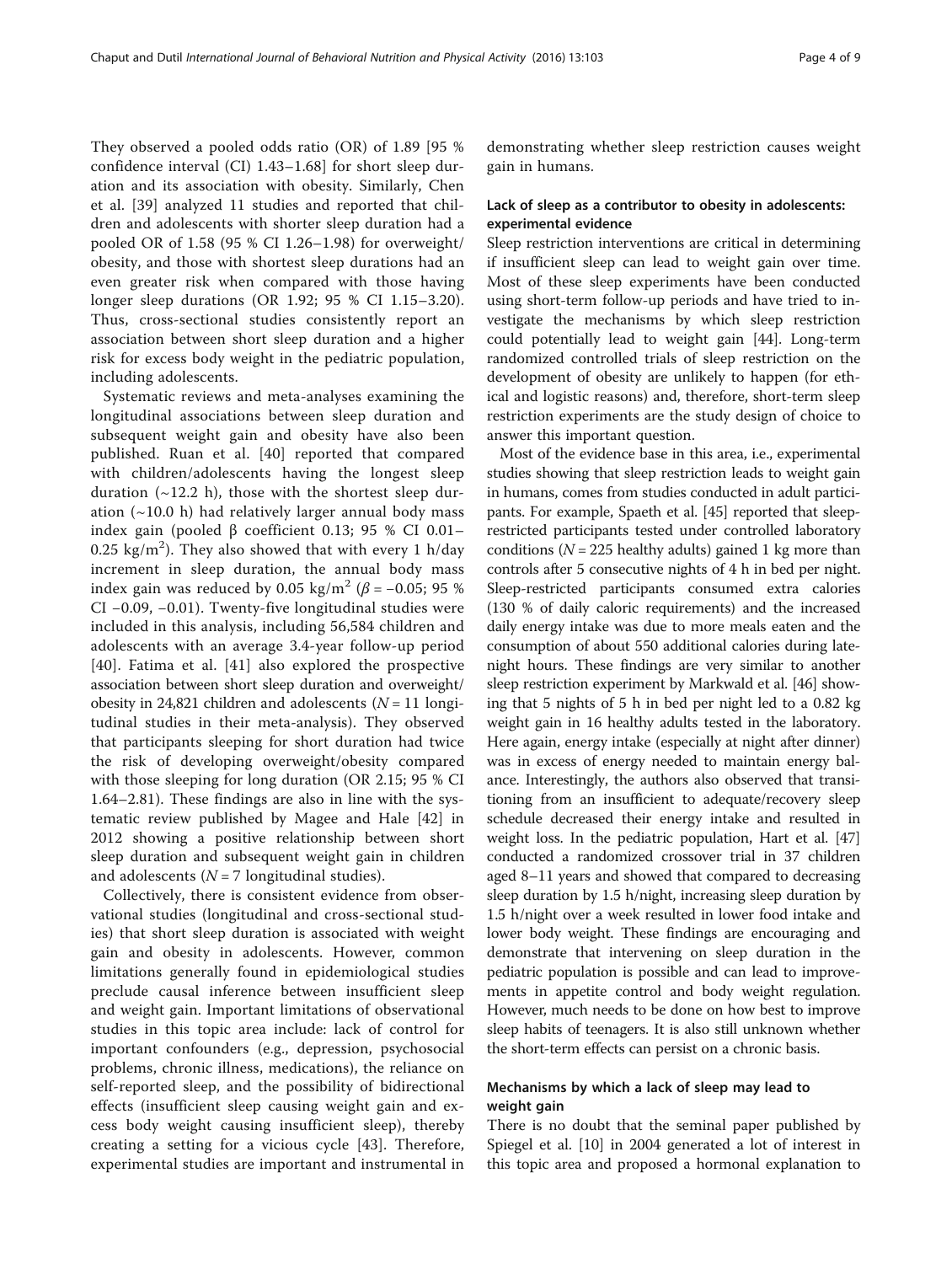the short sleep-obesity association. Although they reported significant alterations in key appetite hormones after sleep restriction in adults (e.g., increase in ghrelin, decrease in leptin, and increased sensations of hunger), many subsequent studies that used an ad libitum food access protocol, similar to what can be found under free-living conditions, failed to replicate these findings [[11\]](#page-7-0). It is clear that insufficient sleep is a stressor to our metabolism and induces wide-ranging adverse effects on a variety of body systems and hormones [[48](#page-8-0)]. However, in light of more recent investigations in the field, it is adequate to say that the hormonal explanation is probably not the most important mechanism to explain the association between insufficient sleep and increased food intake [[49](#page-8-0)].

Insufficient sleep has to impact energy intake and/or energy expenditure in order to change body weight. Increased food intake as a result of insufficient sleep is definitively the main explanation to the short sleepobesity association [[11\]](#page-7-0). In fact, sleep restriction interventions generally report an increase in 24-h energy expenditure of  $\sim$  5 %, mainly due to the energy cost of wakefulness [[46,](#page-7-0) [50\]](#page-8-0). However, some individuals may reduce their spontaneous physical activity or even increase their sedentary behavior after sleep deprivation due to fatigue and tiredness [[51\]](#page-8-0). Large inter-individual variations in physical activity have been observed after sleep restriction (some people move less, some move more, and some don't change anything) [\[51](#page-8-0)]. In contrast, there is consistent and robust evidence showing that insufficient sleep increases food intake [[52](#page-8-0)–[54](#page-8-0)], emphasizing that "energy in" is the key mediator of the short sleep-obesity association.

Short sleep duration, poor sleep quality, and late bedtimes are all associated with excess food intake, poor diet quality, and obesity in the modern obesogenic environment [[11](#page-7-0), [29](#page-7-0), [55](#page-8-0)]. Increased food intake resulting from insufficient sleep seems to be preferentially driven by hedonic rather than hormonal factors [[11, 29](#page-7-0), [49](#page-8-0)]. Short sleepers have more time and more opportunities for eating because they spend more time awake. This is consistent with studies showing that short sleepers snack more and consume more meals per day [\[11](#page-7-0), [29](#page-7-0)]. In addition, short sleepers tend to crave more for energy-dense foods (i.e., high in fat and sugar). For example, studies have shown that sweets and desserts are more appealing to adolescents after sleep restriction [[56](#page-8-0)–[58\]](#page-8-0). These findings are consistent with neuroimaging experiments showing that sleep restriction activates brain regions sensitive to hedonic food stimuli [[59](#page-8-0)–[61](#page-8-0)]. Thus, eating (especially energy-dense foods) may be seen as a normal physiological response to provide energy needed for the brain to sustain additional wakefulness. Given that short sleepers may find it more difficult to resist energy-rich food items in today's environment, strategies should be proposed to them in order to limit their caloric consumption and risk for eventual weight gain (e.g., healthy snacks).

#### Interconnections among sleep, sedentary behavior, physical activity and diet

Research examining the effects of sleep, sedentary behavior, physical activity and eating behavior on health outcomes has mainly been conducted in silos, i.e., independently or in isolation of the other components. This analytical approach is certainly not representative of what happens in real life because health is dependent on the composition of our behaviors [\[14, 30\]](#page-7-0). Recent research shows that combinations or patterns of behaviors can impact health in ways that cannot be explained by the effect of individual behaviors alone [\[62](#page-8-0)–[65\]](#page-8-0). Not only that these behaviors interact and influence one another but they all matter for optimal health. Messages suggesting that physical activity can offset the adverse effects of a bad diet and/or lack of sleep are ill-founded and certainly not in line with emerging research indicating that all of the above behaviors matter for optimal health. Recent analytical approaches (e.g., compositional data analysis) are instrumental in providing a good understanding of this issue and for determining the best "cocktail" of behaviors associated with improved health.

It is increasingly recognized that a more inclusive and integrated approach is needed to better address current health challenges. Different combinations of these behaviors exist in our society and the best scenario, according to the available evidence, is the following for adolescents: sleeping 8–10 h/night, no more than 2 h of recreational screen time per day,  $\geq 60$  min of moderate-to-vigorous physical activity per day, and following dietary recommendations [[14](#page-7-0), [62](#page-8-0)–[65](#page-8-0)]. This list is certainly not exhaustive but is in line with current guidelines and suggests that the more "healthy behaviors" people can integrate and tolerate in their day the better it is for their health – and they all matter. This holistic approach to health (i.e., the whole day matters) is certainly a shift in our approaches to health that have traditionally been dealt with separate and distinct guidelines [\[14](#page-7-0)].

Beyond finding an optimal balance of healthy behaviors over 24 h, they all interact and influence each other. For example, aerobic physical activity has been shown to improve sleep quality [\[66](#page-8-0)] and can influence eating behaviors [[67](#page-8-0)]. Screen time has been shown to disrupt sleep [[68](#page-8-0)] and is associated with overconsumption of food [\[69\]](#page-8-0). Insufficient sleep can reduce physical activity level due to feelings of fatigue [[51\]](#page-8-0), is associated with more screen time late at night [\[68\]](#page-8-0), and increases food intake [[29](#page-7-0)]. Finally, certain foods may promote sleep or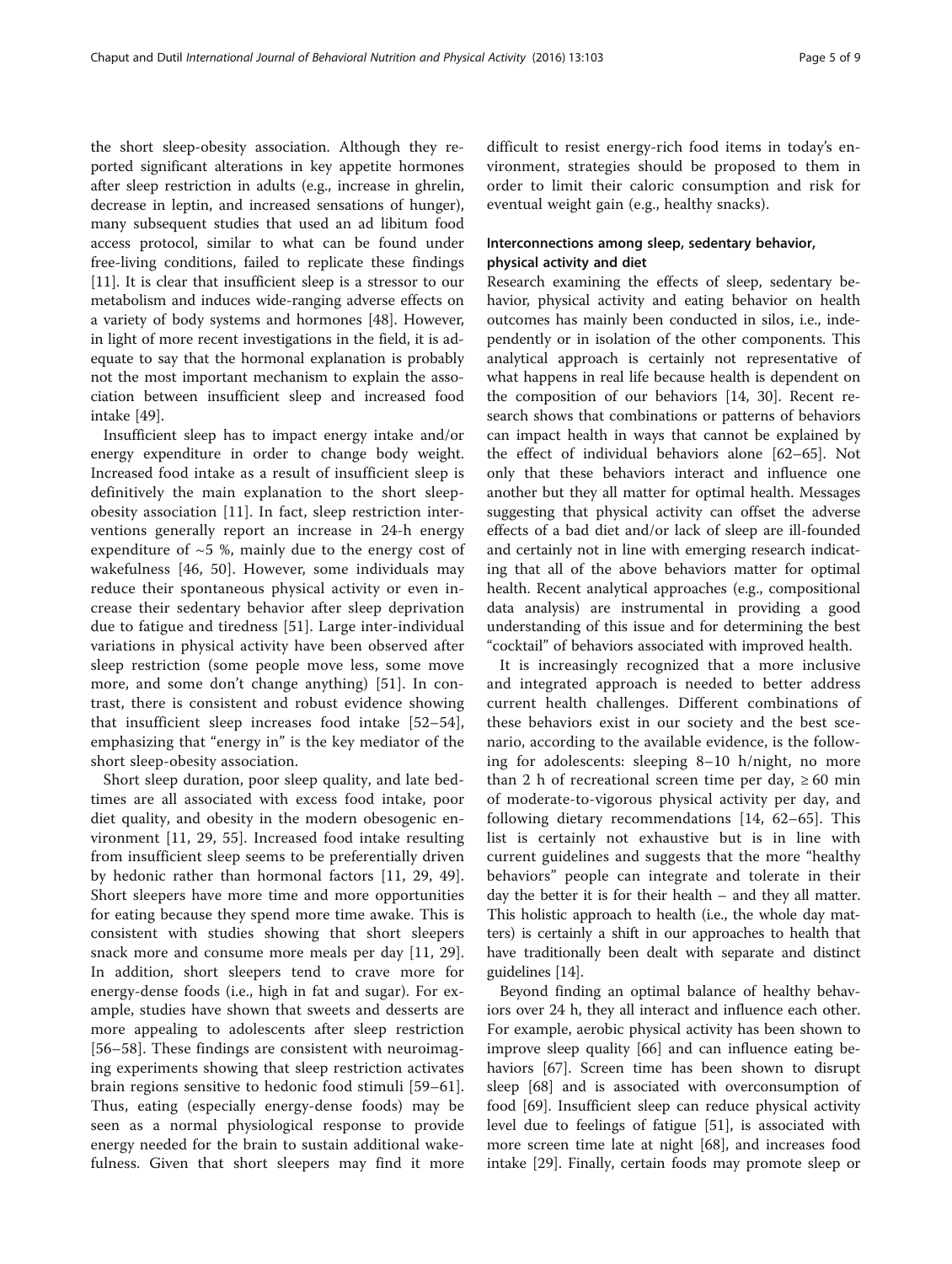improve sleep quality [\[70\]](#page-8-0), and the fuel we decide to ingest can certainly influence our performance in sport [[71](#page-8-0)]. Thus, it becomes clearer that public health interventions, guidelines, and accompanying messages should target all of these behaviors synergistically to optimize health.

### Influence of sleep in the treatment of obesity in adolescents

Although maintaining good sleeping habits is increasingly recognized as a good strategy to prevent future weight gain, there is also a growing body of evidence showing that adequate sleep is important to improve the success of weight-loss interventions [\[31\]](#page-7-0). Energy restriction combined with increased physical activity is typically used to induce weight loss and improve health markers. However, recent studies indicate that for the same weight-loss program, short sleepers can expect to lose less body fat compared to those who sleep the recommended amount per night [\[72](#page-8-0)–[74\]](#page-8-0). For example, a study conducted in obese adolescents who participated in a summer camp-based immersion treatment program showed that incorporating sleep components into weight loss interventions may boost their influence on sleep and ultimately improve the effectiveness of treatment outcomes [\[75](#page-8-0)].

The fact that lack of sufficient sleep may compromise the efficacy of common weight-loss interventions is increasingly recognized and accepted by health care professionals and has found its way into clinical practice. For example, the Canadian Obesity Network (the largest obesity organization in the world) launched a set of practitioner tools – the 5As of Obesity Management (ask, assess, advise, agree and assist) – that highlight the importance of addressing sleep for successful weight management [\[76\]](#page-8-0).

Successful weight management is not an easy task, and a good understanding of the root causes of weight gain and barriers to weight management is crucial to success. Although there is no simple solution, many health professionals don't even ask questions about sleep [\[29](#page-7-0)]; unfortunately, it can be an important confounding factor on the road to success. Sleep should definitively be included as part of the lifestyle package that traditionally has focused on diet and physical activity.

#### Sleep interventions and their impact on obesity management in adolescents

A systematic review and meta-analysis of interventions targeting sleep and their impact on child body weight, diet and physical activity has recently been published [[12\]](#page-7-0). Of the eight randomized controlled trials included, three enforced a sleep protocol and five targeted sleep as part of multicomponent behavioral interventions either exclusively or together with nutrition and physical activity. Overall, findings from the included studies suggest that where improvements in child sleep duration were achieved, a positive impact on body mass index, nutrition and physical activity were also observed. This is in line with a recent review of randomized controlled trials which included studies mainly conducted in adults showing that improvements in sleep duration resulted in a significant reduction of 0.54 kg (95 % CI −1.01 to −0.07) in body weight compared to those in the control group [[77](#page-8-0)]. Preliminary observations from a prospective randomized controlled trial to measure the effects of extending sleep on body weight in adult short sleepers with obesity also revealed that participants in the intervention group reported more willingness to exercise and fewer cravings for sweet and salty foods during the evening compared to participants in the control group [[78](#page-8-0)].

Under real-life conditions and without any intervention targeting sleep, findings from our group showed that a spontaneous change in sleep duration from a short to a healthier amount of time was associated with attenuated gain in fat mass over time compared to those who maintained their short sleep duration habits [\[79](#page-8-0)]. However, increasing sleep duration may not be feasible for some people for various reasons. Trying to address the barriers of insufficient sleep at the individual level is important to maximize success. As discussed earlier in this manuscript, declines in adolescents' sleep duration have occurred as a result of progressive delays in bedtimes on weekdays, but unchanged wake time [[25](#page-7-0), [26](#page-7-0)]. Recent results from a representative sample of adolescents showed that later bedtimes during the week from adolescence to adulthood was associated with an increase in body mass index, highlighting adolescent bedtimes as a potential target for weight management [\[80\]](#page-8-0). From a public health perspective, delaying school start times would certainly be an important countermeasure to insufficient sleep in teenagers [\[27](#page-7-0), [28\]](#page-7-0). At the individual level, removing electronic screen devices from the bedrooms has been shown to be an effective strategy to improve sleep [[81](#page-8-0)]. Many adolescents engage in screen time within the hour before bedtime or even use their cell phone in bed, which delays sleep onset and reduces their sleep quality [[82](#page-8-0)]. Many teenagers are addicted to their cell phone and solutions to reduce screen time before bedtime are not easy to implement in today's environment. At the very least, self-luminous display screens that decrease circadian stimulation are available (or cell phone applications that change the blue light coming from the screen to an orange light towards the end of the day).

#### Why public health efforts should better promote the benefits of a good night's sleep for overall health?

From a public health perspective, there is minimal risk in taking a pragmatic approach and promoting a good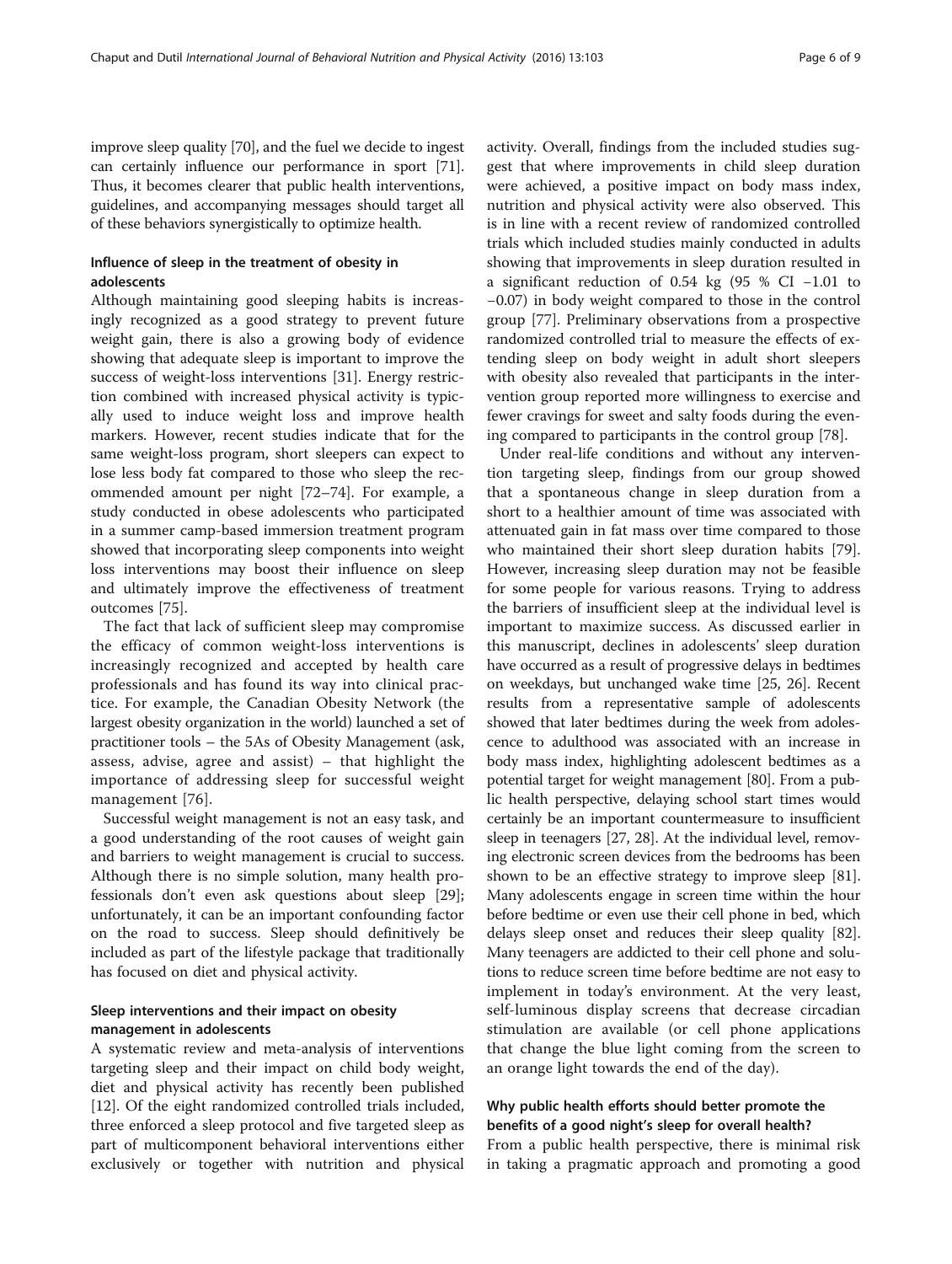night's sleep for overall health. Recent research has demonstrated that sleep is not only a major determinant of health but also interacts with eating and activity behaviors to ultimately impact health [[11, 29](#page-7-0)]. Neglecting sleep in the health assessment can certainly undermine the success of our interventions to improve overall health, especially in individuals having poor sleeping habits.

As recently discussed, few health professionals have the opportunity to learn about sleep and its impact on health [[83](#page-8-0)]. Including sleep questions in health assessments and lifestyle modification interventions does not need to be complicated and only very simple questions can provide a clear picture of whether the individual has good or poor sleeping habits in general. This is especially important for dietitians and kinesiologists, because insufficient sleep has been shown to increase food intake and is associated with more screen time, thereby rendering adherence and compliance to behavior changes more difficult. Family doctors and other health care professionals dealing with behavior modification should also assess sleep hygiene.

Table 1 provides a sample of questions that can easily be incorporated into any health and lifestyle assessment. The three key sleep dimensions that need to be assessed are: sleep duration, sleep quality, and sleep timing. All of these sleep dimensions can impact health indicators independently of each other, suggesting that all three need to be met in order to say that someone has good sleep. Then, finding and trying to address the root causes and barriers of a possible inadequate sleep pattern need to be done. Finally, health professionals should determine when referral to a sleep specialist is required. Patients describing symptoms that align with a sleep disorder (e.g., obstructive sleep apnea) should be referred to a sleep specialist.

Table 1 Examples of sleep questions that can be included in the health and lifestyle assessment

| Ouestions                                                               | Desired answers                                      |
|-------------------------------------------------------------------------|------------------------------------------------------|
| 1. What time do you go to bed every<br>night and wake up every morning? | Consistent<br>(even on weekends)                     |
| 2. How many hours do you sleep on<br>an average night?                  | 8-10 h (adolescents)                                 |
| 3. Do you have difficulty falling asleep<br>once in hed?                | No, usually I fall asleep within<br>$30 \text{ min}$ |
| 4. How many times do you wake up<br>each night?                         | Never or once per night                              |
| 5. Do you feel refreshed upon waking<br>in the morning?                 | Yes                                                  |
| 6. How often do you feel sleepy<br>during the day?                      | Never or rarely                                      |

Adapted from Golem et al. [[83\]](#page-8-0)

#### Future research priorities

Below is a list of five research priorities that need to be achieved to move forward with this field of research.

- Replicate findings observed with self-reported sleep with the use of objective measures (e.g., actigraphy/accelerometry)
- Examine the effects of screen exposure before bedtime on sleep, eating behavior and body weight
- Conduct more sleep restriction/extension studies, with various outcome measures, to have a better sense of dose–response curves and thereby better inform sleep duration recommendations
- Determine if the adverse effects of insufficient sleep on health can be offset or attenuated by other behaviors (e.g., physical activity)
- Assess the feasibility of increasing/improving sleep in teenagers and identify key elements of success.

#### Conclusions

Sleep is an essential component of healthy development and is required for physical and mental health. However, declines in adolescents' sleep duration observed in recent decades are concerning and it is time that we make better sleep a national health priority. In our busy, work-obsessed society, sleep is seen as a luxury or a waste of time. There is strong evidence demonstrating that insufficient sleep leads to obesity and is associated with a long list of adverse health problems. Lack of sleep increases food intake and is associated with more screen time. A good night's sleep can improve the success of weight loss interventions by facilitating appetite control and increasing physical activity level in some individuals. Health care providers should include sleep questions in their health assessment, especially if the behavior modifications target diet and screen time. Overall, it is hoped that the lack of awareness among the public and some health care professionals about the health significance of sleep will change in the future – Let's take sleep more seriously!

#### Abbreviations

OR: Odds ratio; CI: Confidence interval

#### Acknowledgements

Not applicable.

# Funding

None for the writing of this article.

# Availability of data and materials

Not applicable.

#### Authors' contributions

JPC was invited to write this article based on a lecture he gave at the International Congress on Obesity (Vancouver, Canada). Both authors drafted the manuscript, read and approved the final version.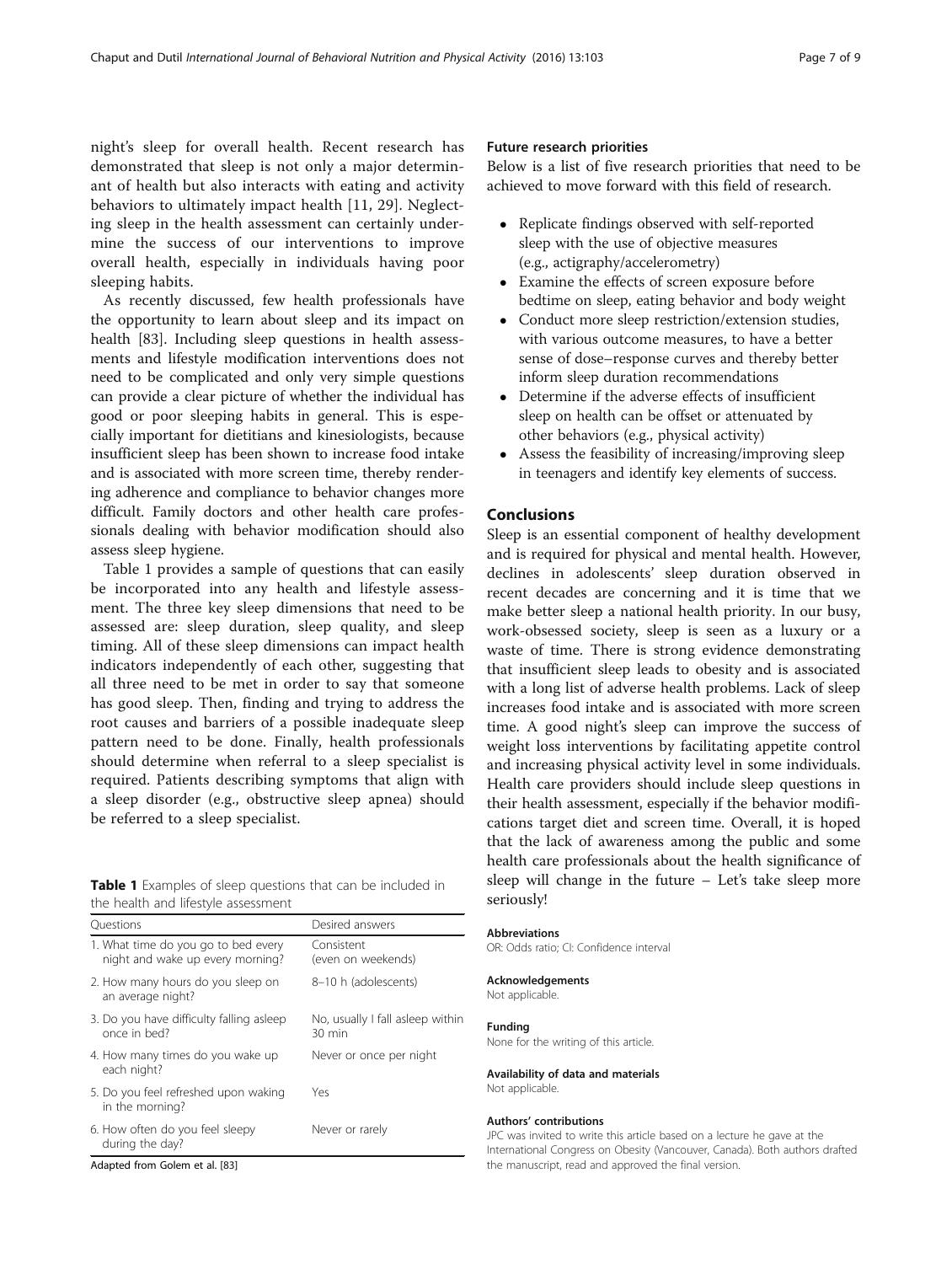#### <span id="page-7-0"></span>Competing interests

The authors declare that they have no competing interests.

#### Consent for publication

Not applicable.

#### Ethics approval and consent to participate Not applicable.

Received: 21 June 2016 Accepted: 16 September 2016 Published online: 26 September 2016

#### References

- Gruber R, Carrey N, Weiss SK, Frappier JY, Rourke L, Brouillette RT, et al. Position statement on pediatric sleep for psychiatrists. J Can Acad Child Adolesc Psychiatry. 2014;23:174–95.
- 2. Adolescent Sleep Working Group; Committee on Adolescence. Insufficient sleep in adolescents and young adults: an update on causes and consequences. Pediatrics. 2014;134:e921–32.
- 3. Leger D, Beck F, Richard JB, Godeau E. Total sleep time severely drops during adolescence. PLoS One. 2012;7:e45204.
- 4. Matricciani L, Olds T, Petkov J. In search of lost sleep: secular trends in the sleep time of school-aged children and adolescents. Sleep Med Rev. 2012; 16:203–11.
- 5. Keyes KM, Maslowsky J, Hamilton A, Schulenberg J. The Great Sleep Recession: changes in sleep duration among US adolescents, 1991–2012. Pediatrics. 2015;135:460–8.
- Kronholm E, Puusniekka R, Jokela J, Villberg J, Urrila AS, Paunio T, et al. Trends in self-reported sleep problems, tiredness and related school performance among Finnish adolescents from 1984 to 2011. J Sleep Res. 2015;24:3–10.
- 7. Bin YS, Marshall NS, Glozier N. Secular trends in adult sleep duration: a systematic review. Sleep Med Rev. 2012;16:223–30.
- 8. Chaput JP, Tremblay A. Insufficient sleep as a contributor to weight gain: an update. Curr Obes Rep. 2012;1:245–56.
- 9. Chaput JP. Short sleep duration as a cause of obesity: myth or reality? Obes Rev. 2011;12:e2–3.
- 10. Spiegel K, Tasali E, Penev P, Van Cauter E. Brief communication: sleep curtailment in healthy young men is associated with decreased leptin levels, elevated ghrelin levels, and increased hunger and appetite. Ann Intern Med. 2004;141:846–50.
- 11. Chaput JP. Sleep patterns, diet quality and energy balance. Physiol Behav. 2014;134:86–91.
- 12. Yoong SL, Chai LK, Williams CM, Wiggers J, Finch M, Wolfenden L. Systematic review and meta-analysis of interventions targeting sleep and their impact on child body mass index, diet, and physical activity. Obesity. 2016;24:1140–7.
- 13. Hirshkowitz M, Whiton K, Albert SM, Alessi C, Bruni O, DonCarlos L, et al. National sleep Foundation's updated sleep duration recommendations: final report. Sleep Health. 2015;1:233–43.
- 14. Tremblay MS, Carson V, Chaput JP, Connor Gorber S, Dinh T, Duggan M, et al. Canadian 24-hour movement guidelines for children and youth: an integration of physical activity, sedentary behaviour, and sleep. Appl Physiol Nutr Metab. 2016;41 Suppl 3:S311–27.
- 15. Chaput JP, Janssen I. Sleep duration estimates of Canadian children and adolescents. J Sleep Res. (in press).
- 16. Smaldone A, Honig JC, Byrne MW. Sleepless in America: inadequate sleep and relationships to health and well-being of our nation's children. Pediatrics. 2007;119:S29–37.
- 17. Matricciani L, Blunden S, Rigney G, Williams MT, Olds TS. Children's sleep needs: is there sufficient evidence to recommend optimal sleep for children? Sleep. 2013;36:527–34.
- 18. Chaput JP, Gray CE, Poitras VJ, Carson V, Gruber R, Olds T, et al. Systematic review of the relationships between sleep duration and health indicators in school-aged children and youth. Appl Physiol Nutr Metab. 2016;41 Suppl 3: S266–82.
- 19. Consensus Conference Panel, Watson NF, Badr MS, Belenky G, Bliwise DL, Buxton OM, Buysse D, et al. Joint consensus statement of the American Academy of sleep medicine and sleep research society on the recommended amount of sleep for a healthy adult: methodology and discussion. Sleep. 2015;38:1161–83.
- 20. Knutson KL, Turek FW. The U-shaped association between sleep and health: the 2 peaks do not mean the same thing. Sleep. 2006;29:878–9.
- 21. Girschik J, Fritschi L, Heyworth J, Waters F. Validation of self-reported sleep against actigraphy. J Epidemiol. 2012;22:462–8.
- 22. Meltzer LJ, Montgomery-Downs HE, Insana SP, Walsh CM. Use of actigraphy for assessment in pediatric sleep research. Sleep Med Rev. 2012;16:463–75.
- 23. Sadeh A. The role and validity of actigraphy in sleep medicine: an update. Sleep Med Rev. 2011;15:259–67.
- 24. Bartel KA, Gradisar M, Williamson P. Protective and risk factors for adolescent sleep: a meta-analytic review. Sleep Med Rev. 2015;21:72–85.
- 25. Iglowstein I, Jenni O, Molinari L, Largo R. Sleep duration from infancy to adolescence: reference values and generational trends. Pediatrics. 2003;111:302–7.
- 26. Thorleifsdottir B, Björnsson JK, Benediktsdottir B, Gislason T, Kristbjarnarson H. Sleep and sleep habits from childhood to young adulthood over a 10-year period. J Psychosom Res. 2002;53:529–37.
- 27. Adolescent Sleep Working Group; Committee on Adolescence; Council on School Health. School start times for adolescents. Pediatrics. 2014;134:642–9.
- 28. Minges KE, Redeker NS. Delayed school start times and adolescent sleep: a systematic review of the experimental evidence. Sleep Med Rev. 2015;28:82–91.
- 29. Chaput JP. Is sleep deprivation a contributor to obesity in children? Eat Weight Disord. 2016;21:5–11.
- 30. Chaput JP, Carson V, Gray CE, Tremblay MS. Importance of all movement behaviors in a 24 hour period for overall health. Int J Environ Res Public Health. 2014;11:12575–81.
- 31. Chaput JP, Tremblay A. Adequate sleep to improve the treatment of obesity. CMAJ. 2012;184:1975–6.
- 32. Shochat T, Cohen-Zion M, Tzischinsky O. Functional consequences of inadequate sleep in adolescents: a systematic review. Sleep Med Rev. 2014;18:75–87.
- 33. Wheaton AG, Olsen EO, Miller GF, Croft JB. Sleep duration and injury-related behaviors among high school students – United States, 2007–2013. MMWR Morb Mortal Wkly Rep. 2016;65:337–41.
- 34. Institute of Medicine (US) Committee on Sleep Medicine and Research, Colten HR, Altevogt BM, editors. Sleep disorders and sleep deprivation: an unmet public health problem. Washington, DC: The National Academies Press; 2006.
- 35. Dinges DF, Pack F, Williams K, Gillen KA, Powell JW, Ott GE, et al. Cumulative sleepiness, mood disturbance, and psychomotor vigilance performance decrements during a week of sleep restricted to 4–5 hours per night. Sleep. 1997;20:267–77.
- 36. Stutts JC, Wilkins JW, Scott Osberg J, Vaughn BV. Driver risk factors for sleeprelated crashes. Accid Anal Prev. 2003;35:321–31.
- 37. Hillman DR, Lack LC. Public health implications of sleep loss: the community burden. Med J Aust. 2013;199:S7–10.
- 38. Cappuccio FP, Taggart FM, Kandala NB, Currie A, Peile E, Stranges S, Miller MA. Meta-analysis of short sleep duration and obesity in children and adults. Sleep. 2008;31:619–26.
- 39. Chen X, Beydoun MA, Wang Y. Is sleep duration associated with childhood obesity? A systematic review and meta-analysis. Obesity (Silver Spring). 2008;16:265–74.
- 40. Ruan H, Xun P, Cai W, He K, Tang Q. Habitual sleep duration and risk of childhood obesity: systematic review and dose–response meta-analysis of prospective cohort studies. Sci Rep. 2015;5:16160.
- 41. Fatima Y, Doi SA, Mamun AA. Longitudinal impact of sleep on overweight and obesity in children and adolescents: a systematic review and biasadjusted meta-analysis. Obes Rev. 2015;16:137–49.
- 42. Magee L, Hale L. Longitudinal associations between sleep duration and subsequent weight gain: a systematic review. Sleep Med Rev. 2012;16:231–41.
- 43. Nielsen LS, Danielsen KV, Sørensen TI. Short sleep duration as a possible cause of obesity: critical analysis of the epidemiological evidence. Obes Rev. 2011;12:78–92.
- 44. St-Onge MP. The role of sleep duration in the regulation of energy balance: effects on energy intakes and expenditure. J Clin Sleep Med. 2013;9:73–80.
- 45. Spaeth AM, Dinges DF, Goel N. Effects of experimental sleep restriction on weight gain, caloric intake, and meal timing in healthy adults. Sleep. 2013; 36:981–90.
- 46. Markwald RR, Melanson EL, Smith MR, Higgins J, Perreault L, Eckel RH, et al. Impact of insufficient sleep on total daily energy expenditure, food intake, and weight gain. Proc Natl Acad Sci U S A. 2013;110:5695–700.
- 47. Hart CN, Carskadon MA, Considine RV, Fava JL, Lawton J, Raynor HA, et al. Changes in children's sleep duration on food intake, weight, and leptin. Pediatrics. 2013;132:e1473–80.